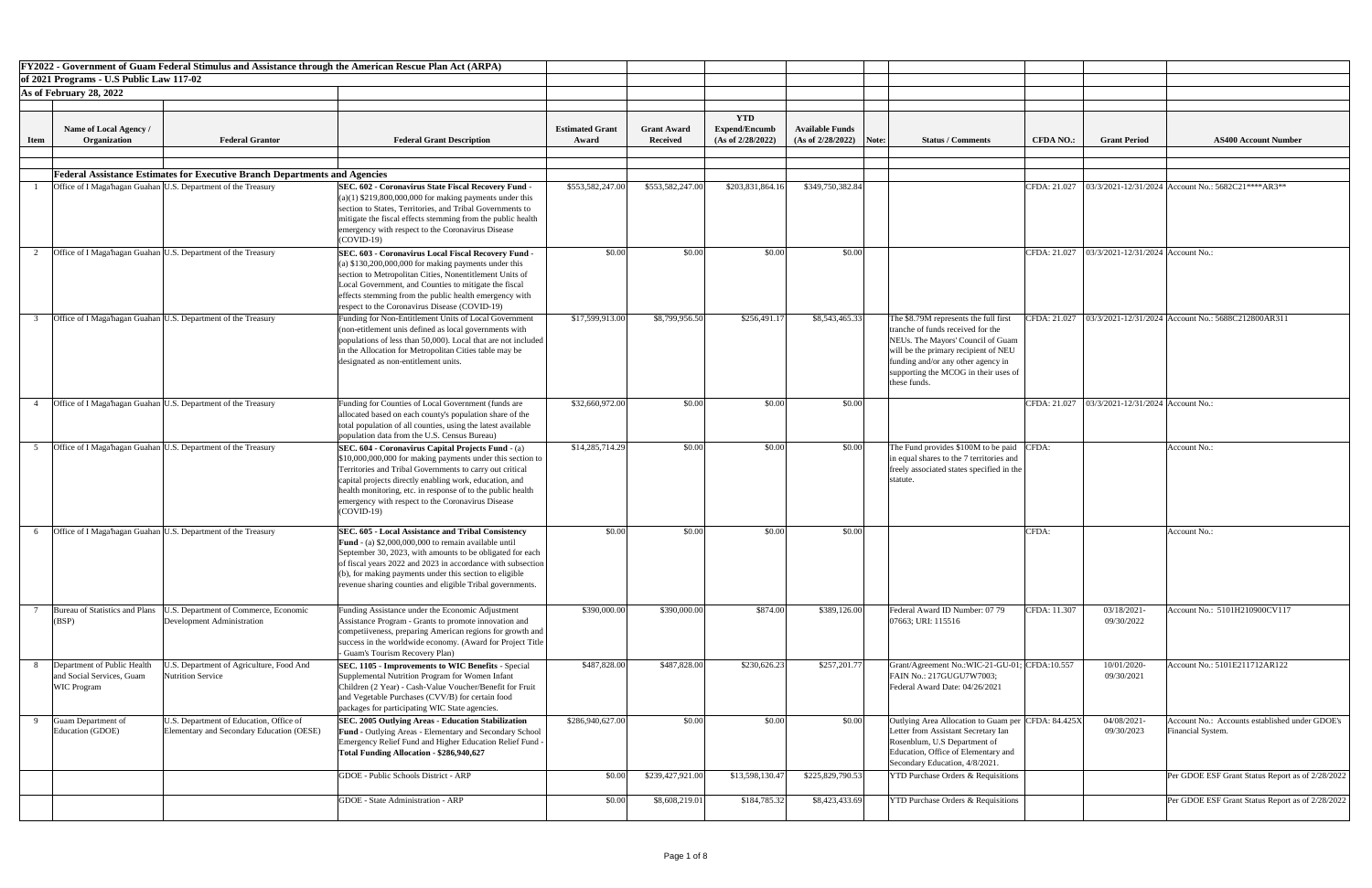|             |                                                                                       | FY2022 - Government of Guam Federal Stimulus and Assistance through the American Rescue Plan Act (ARPA) |                                                                                                                                                                                                                                                                                                         |                                 |                                       |                                                         |                                                     |                                                                                                                                                                                                                                                                                                                           |                  |                                           |                                                                                                  |
|-------------|---------------------------------------------------------------------------------------|---------------------------------------------------------------------------------------------------------|---------------------------------------------------------------------------------------------------------------------------------------------------------------------------------------------------------------------------------------------------------------------------------------------------------|---------------------------------|---------------------------------------|---------------------------------------------------------|-----------------------------------------------------|---------------------------------------------------------------------------------------------------------------------------------------------------------------------------------------------------------------------------------------------------------------------------------------------------------------------------|------------------|-------------------------------------------|--------------------------------------------------------------------------------------------------|
|             | of 2021 Programs - U.S Public Law 117-02                                              |                                                                                                         |                                                                                                                                                                                                                                                                                                         |                                 |                                       |                                                         |                                                     |                                                                                                                                                                                                                                                                                                                           |                  |                                           |                                                                                                  |
|             | As of February 28, 2022                                                               |                                                                                                         |                                                                                                                                                                                                                                                                                                         |                                 |                                       |                                                         |                                                     |                                                                                                                                                                                                                                                                                                                           |                  |                                           |                                                                                                  |
| <b>Item</b> | Name of Local Agency /<br>Organization                                                | <b>Federal Grantor</b>                                                                                  | <b>Federal Grant Description</b>                                                                                                                                                                                                                                                                        | <b>Estimated Grant</b><br>Award | <b>Grant Award</b><br><b>Received</b> | <b>YTD</b><br><b>Expend/Encumb</b><br>(As of 2/28/2022) | <b>Available Funds</b><br>$(As of 2/28/2022)$ Note: | <b>Status / Comments</b>                                                                                                                                                                                                                                                                                                  | <b>CFDA NO.:</b> | <b>Grant Period</b>                       | <b>AS400 Account Number</b>                                                                      |
|             |                                                                                       |                                                                                                         | St. John's Christian - ARP                                                                                                                                                                                                                                                                              | \$0.00                          | \$1,500,971.00                        | \$2,689.75                                              | \$1,498,281.25                                      | <b>YTD Purchase Orders &amp; Requisitions</b>                                                                                                                                                                                                                                                                             |                  |                                           | Per GDOE ESF Grant Status Report as of 2/28/2022                                                 |
|             |                                                                                       |                                                                                                         | <b>Guam Adventist Academy - ARP</b>                                                                                                                                                                                                                                                                     | \$0.00                          | \$0.00                                | \$0.00                                                  | \$0.00                                              | <b>YTD Purchase Orders &amp; Requisitions</b>                                                                                                                                                                                                                                                                             |                  |                                           | School did not participate                                                                       |
|             |                                                                                       |                                                                                                         | Guahan Academy Charter School - ARP                                                                                                                                                                                                                                                                     | \$0.00                          | \$4,061,749.00                        | \$125,798.44                                            | \$3,935,950.56                                      | <b>YTD Purchase Orders &amp; Requisitions</b>                                                                                                                                                                                                                                                                             |                  |                                           | Per GDOE ESF Grant Status Report as of 2/28/2022                                                 |
|             |                                                                                       |                                                                                                         | Office of Catholic Education - ARP                                                                                                                                                                                                                                                                      | \$0.00                          | \$25,585,228.00                       | \$10,122,332.04                                         | \$15,462,895.96                                     | <b>YTD Purchase Orders &amp; Requisitions</b>                                                                                                                                                                                                                                                                             |                  |                                           | Per GDOE ESF Grant Status Report as of 2/28/2022                                                 |
|             |                                                                                       |                                                                                                         | Harvest Christian Academy - ARP                                                                                                                                                                                                                                                                         | \$0.00                          | \$0.00                                | \$0.00                                                  | \$0.00                                              | <b>YTD Purchase Orders &amp; Requisitions</b>                                                                                                                                                                                                                                                                             |                  |                                           | School did not participate                                                                       |
|             |                                                                                       |                                                                                                         | St. Paul's Christian - ARP                                                                                                                                                                                                                                                                              | \$0.00                          | \$899,905.00                          | \$25.35                                                 | \$899,879.65                                        | <b>YTD Purchase Orders &amp; Requisitions</b>                                                                                                                                                                                                                                                                             |                  |                                           | Per GDOE ESF Grant Status Report as of 2/28/2022                                                 |
|             |                                                                                       |                                                                                                         | Japanese School of Guam - ARP                                                                                                                                                                                                                                                                           | \$0.00                          | \$0.00                                | \$0.00                                                  | \$0.00                                              | <b>YTD Purchase Orders &amp; Requisitions</b>                                                                                                                                                                                                                                                                             |                  |                                           | School did not participate                                                                       |
|             |                                                                                       |                                                                                                         | SIFA Academy Charter School - ARP                                                                                                                                                                                                                                                                       | \$0.00                          | \$1,918,443.00                        | \$330,337.79                                            | \$1,588,105.21                                      | <b>YTD Purchase Orders &amp; Requisitions</b>                                                                                                                                                                                                                                                                             |                  |                                           | Per GDOE ESF Grant Status Report as of 2/28/2022                                                 |
|             |                                                                                       |                                                                                                         | Learn Academy Charter School - ARP                                                                                                                                                                                                                                                                      | \$0.00                          | \$4,938,191.00                        | \$622,370.03                                            | \$4,315,820.97                                      | <b>YTD Purchase Orders &amp; Requisitions</b>                                                                                                                                                                                                                                                                             |                  |                                           | Per GDOE ESF Grant Status Report as of 2/28/2022                                                 |
| 10          | Humanities (GCAHA)                                                                    | Guam Council on the Arts and National Foundation on the Arts and Humanities<br>(NEA)                    | <b>SEC. 2021. National Endowment for the Arts - American</b><br>Rescue Plan Grants to Local Arts Agencies for Subgranting<br>To preserve jobs and maintain operations to fuel the<br>recovery of the nations arts sector from the devastating<br>economic and health effects of the COVID-19 pandemic.) | \$173,700.00                    | \$173,700.00                          | \$123,700.00                                            | \$50,000.00                                         | <b>ARP</b> Funding Amendment; Federal<br>Award ID No.: 1863355-61-20;<br>Federal Award Date: 7/01/2021;                                                                                                                                                                                                                   | CFDA: 45.025     | 10/01/2021-<br>09/30/2022                 | Account No.: 5101H214000AR102                                                                    |
|             | <b>Guam Public Library System</b>                                                     | Institute of Museum and Library Services                                                                | SEC. 2023. Institute of Museum and Library Services -<br>State Library Program - LSTA ARPA State Grants, Office<br>of Library Services                                                                                                                                                                  | \$236,779.00                    | \$236,779.00                          | \$50,365.19                                             | \$186,413.81                                        | Federal Award ID Number: LS-<br>250250-OLS-21                                                                                                                                                                                                                                                                             | CFDA: 45.310     | 04/08/2021-<br>09/30/2022                 | Account No.: 5101H211800CV110                                                                    |
| 12          | Public Health and Social<br>Services (DPHSS)                                          | U.S. Department of Health and Human Services,<br>of Child Care                                          | <b>SEC. 2201- Child Care and Development Block Grants -</b><br>Administration for Children and Families, Office American Rescue Plan (ARP) Child Care Supplemental<br>Discretionary Funds                                                                                                               | \$27,498,602.00                 | \$27,498,602.00                       | \$0.00                                                  | \$27,498,602.00                                     | Grant Award No.: 2101GUCDC6;<br>Federal Award Date: 4/14/2021                                                                                                                                                                                                                                                             |                  | CFDA: 93.575   10/01/2020 -<br>09/30/2024 | Account No.: 5101H211732AR112                                                                    |
| 13          | Public Health and Social<br>Services (DPHSS)                                          | U.S. Department of Health and Human Services,<br>of Child Care                                          | <b>SEC. 2202 - Child Care Stabilization (Block grant for</b><br>Administration for Children and Families, Office  qualified child care providers) - CCDBG ARPA 2021                                                                                                                                     | \$43,981,253.00                 | \$43,981,253.00                       | \$17,605,396.54                                         | \$26,375,856.46                                     | Grant Award No.: 2101GUCSC6;<br>Federal Award Date: 4/14/2021                                                                                                                                                                                                                                                             |                  | CFDA: 93.575   10/01/2020 -<br>09/30/2023 | Account No.: 5101H211732AR111                                                                    |
|             | 14 Public Health and Social<br>Services (DPHSS)                                       | U.S. Department of Health and Human Services,<br>Administration for Community Living                    | <b>SEC. 2921 - Older Americans Act (Funding for COVID</b><br>vaccinations outreach, education, transportation,<br>communication to facilitate the vaccination of older<br>individuals.                                                                                                                  | \$3,504,888.00                  | \$0.00                                |                                                         |                                                     | Allocation to Guam to be determined. CFDA:<br>(From the sum appropriated for a<br>fiscal year to the Virgin Islands, Guam<br>, and American Samoa shall be<br>allotted an amount equal to one-half of<br>1 percent of such sum and (B) each<br>other State shall be allotted an amount<br>equal to 1 percent of such sum. |                  |                                           | Account No.:                                                                                     |
|             | 15 Department of Public Health<br>and Social Services, Division<br>of Senior Citizens | U.S. Department of Health and Human Services,<br>dministration for Community Living                     | (SSC6) American Rescue Plan (ARP) for Supportive<br>Services under Title III-B of the Olders Americans Act<br>$(OAA)$ of 1965                                                                                                                                                                           |                                 | \$1,141,469.00                        | \$1,118,239.34                                          | \$23,229.66                                         | Federal Matching; Grant Award No.:<br>2101GUSSC6-00; Federal Award<br>Date: 05/03/2021; Federal Matching<br>$(85\%)$ - \$970,249; Local Match $(15\%)$<br>$-$ \$171,220                                                                                                                                                   | CFDA: 93.044     | 04/01/2021-<br>09/30/2024                 | Federal Match Account No.: 5101G211730AR130;<br>and Local Match Account No.:<br>5602G211730MT962 |
|             | 16 Department of Public Health<br>and Social Services, Division<br>of Senior Citizens | U.S. Department of Health and Human Services,<br>dministration for Community Living                     | (SSC6) American Rescue Plan (ARP) for Adminstrative for<br>State Office on Aging (SOA) from Title III-B of the Olders<br>Americans Act (OAA) of 1965                                                                                                                                                    |                                 | \$232,001.00                          | \$0.00                                                  | \$232,001.00                                        | Federal Matching; Grant Award No.:<br>2101GUSSC6-00; Federal Award<br>Date: 05/03/2021; Federal Matching<br>$(75\%)$ - \$174,001; Local Match $(25\%)$<br>$-$ \$58,000                                                                                                                                                    | CFDA: 93.044     | 04/01/2021-<br>09/30/2024                 | Federal Match Account No.: 5101G211730AR126;<br>and Local Match Account No.:<br>5602G211730MT961 |
| 17          | Department of Public Health<br>and Social Services, Division<br>of Senior Citizens    | U.S. Department of Health and Human Services,<br><b>Administration for Community Living</b>             | CMC6) American Rescue Plan (ARP) for Congregate<br>Meals under Title III-C1 of the Olders Americans Act<br>$(OAA)$ of 1965                                                                                                                                                                              |                                 | \$877,941.00                          | \$830,853.50                                            | \$47,087.50                                         | Federal Matching; Grant Award No.:<br>2101GUCMC6-00; Federal Award<br>Date: 05/03/2021; Federal Matching<br>$(85\%)$ - \$746,250; Local Match $(15\%)$<br>$-$ \$131,691                                                                                                                                                   | CFDA: 93.045     | 04/01/2021-<br>09/30/2024                 | Federal Match Account No.: 5101G211730AR115;<br>and Local Match Account No.:<br>5602G211730MT957 |

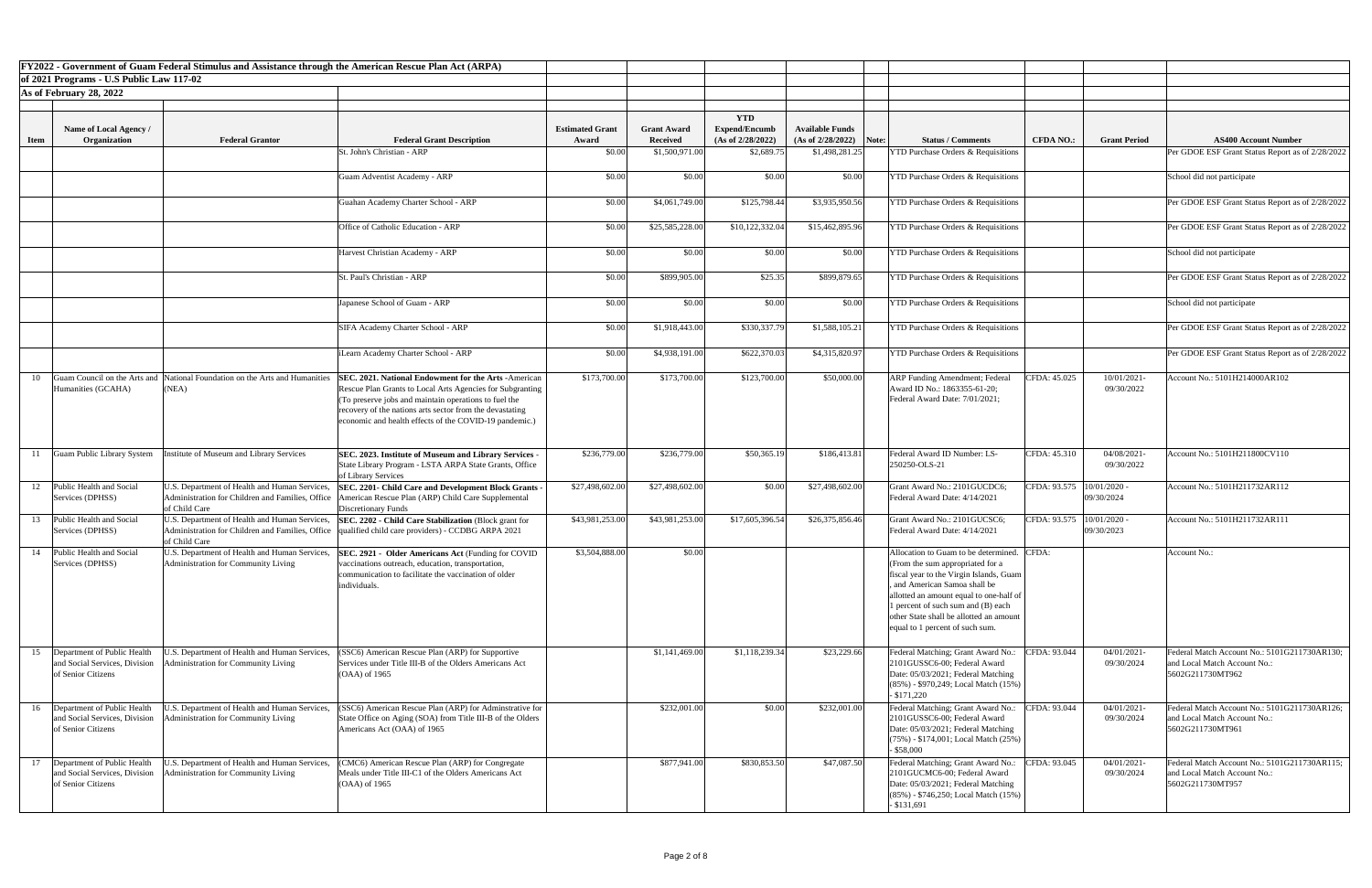|             |                                                                 |                                                                                                    | <b>FY2022 - Government of Guam Federal Stimulus and Assistance through the American Rescue Plan Act (ARPA)</b>   |                        |                    |                                    |                           |                                                                    |                             |                              |                                                                              |
|-------------|-----------------------------------------------------------------|----------------------------------------------------------------------------------------------------|------------------------------------------------------------------------------------------------------------------|------------------------|--------------------|------------------------------------|---------------------------|--------------------------------------------------------------------|-----------------------------|------------------------------|------------------------------------------------------------------------------|
|             | of 2021 Programs - U.S Public Law 117-02                        |                                                                                                    |                                                                                                                  |                        |                    |                                    |                           |                                                                    |                             |                              |                                                                              |
|             | As of February 28, 2022                                         |                                                                                                    |                                                                                                                  |                        |                    |                                    |                           |                                                                    |                             |                              |                                                                              |
|             |                                                                 |                                                                                                    |                                                                                                                  |                        |                    |                                    |                           |                                                                    |                             |                              |                                                                              |
|             | Name of Local Agency /                                          |                                                                                                    |                                                                                                                  | <b>Estimated Grant</b> | <b>Grant Award</b> | <b>YTD</b><br><b>Expend/Encumb</b> | <b>Available Funds</b>    |                                                                    |                             |                              |                                                                              |
| <b>Item</b> | <b>Organization</b>                                             | <b>Federal Grantor</b>                                                                             | <b>Federal Grant Description</b>                                                                                 | Award                  | <b>Received</b>    | (As of 2/28/2022)                  | $(As of 2/28/2022)$ Note: | <b>Status / Comments</b>                                           | <b>CFDA NO.:</b>            | <b>Grant Period</b>          | <b>AS400 Account Number</b>                                                  |
| 18          | Department of Public Health                                     | .S. Department of Health and Human Services                                                        | (HDC6) American Rescue Plan (ARP) for Home Delivered                                                             |                        | \$1,316,912.00     | \$1,183,735.75                     | \$133,176.25              | Federal Matching; Grant Award No.:                                 | CFDA: 93.045                | 04/01/2021                   | Federal Match Account No.: 5101G211730AR133;                                 |
|             | and Social Services, Division<br>of Senior Citizens             | dministration for Community Living                                                                 | Meals under Title III-C2 of the Olders Americans Act<br>$(OAA)$ of 1965                                          |                        |                    |                                    |                           | 2101GUHDC6-00; Federal Award<br>Date: 05/03/2021; Federal Matching |                             | 09/30/2024                   | and Local Match Account No.:<br>5602G211730MT963                             |
|             |                                                                 |                                                                                                    |                                                                                                                  |                        |                    |                                    |                           | $(85\%)$ - \$1,119,375; Local Match                                |                             |                              |                                                                              |
|             |                                                                 |                                                                                                    |                                                                                                                  |                        |                    |                                    |                           | $(15\%) - $197,537$                                                |                             |                              |                                                                              |
|             | 19 Department of Public Health                                  | J.S. Department of Health and Human Services,<br><b>Administration for Community Living</b>        | (PHC6) American Rescue Plan (ARP) for Preventive Health                                                          |                        | \$109,450.00       | \$97,450.00                        | \$12,000.00               | 100% Federal; Grant Award No.:                                     | CFDA: 93.043                | 04/01/2021<br>09/30/2024     | Account No.: 5101H211730AR136                                                |
|             | and Social Services, Division<br>of Senior Citizens             |                                                                                                    | under Title III-D of the Olders Americans Act (OAA) of<br>1965                                                   |                        |                    |                                    |                           | 2101GUPHC6-00; Federal Award<br>Date: 05/03/2021; Federal 100%     |                             |                              |                                                                              |
|             |                                                                 |                                                                                                    |                                                                                                                  |                        |                    |                                    |                           |                                                                    |                             |                              |                                                                              |
|             | 20 Department of Public Health<br>and Social Services, Division | U.S. Department of Health and Human Services,<br>dministration for Community Living                | (FCC6) American Rescue Plan (ARP) for Family<br>Caregivers under Title III-E of the Olders Americans Act         |                        | \$480,917.00       | \$257,840.01                       | \$223,076.99              | Federal Matching; Grant Award No.:<br>2101GUFCC6-0S; Federal Award | CFDA: 93.052                | 10/01/2020<br>09/30/2024     | Federal Match Account No.: 5101G211730AR125;<br>and Local Match Account No.: |
|             | of Senior Citizens                                              |                                                                                                    | (OAA) of 1965                                                                                                    |                        |                    |                                    |                           | Date: 05/03/2021; Federal Matching                                 |                             |                              | 5602G211730MT958                                                             |
|             |                                                                 |                                                                                                    |                                                                                                                  |                        |                    |                                    |                           | $(75%)$ - \$360,688; Local Match $(25%)$                           |                             |                              |                                                                              |
|             |                                                                 |                                                                                                    |                                                                                                                  |                        |                    |                                    |                           | $-$ \$120,229<br>100% Federal; Grant Award No.:                    |                             |                              | Account No.: 5101H211730AR132                                                |
|             | 21 Department of Public Health<br>and Social Services, Division | U.S. Department of Health and Human Services,<br><b>Administration for Community Living</b>        | (OMC6) American Rescue Plan (ARP) for Ombudsman<br>Program Title III-E of the Olders Americans Act (OAA) of      |                        | \$24,875.00        | \$4,894.92                         | \$19,980.08               | 2101GUOMC6-00; Federal Award                                       | CFDA: 93.042                | 04/01/2021<br>09/30/2024     |                                                                              |
|             | of Senior Citizens                                              |                                                                                                    | 1965                                                                                                             |                        |                    |                                    |                           | Date: 05/03/2021; Federal Matching                                 |                             |                              |                                                                              |
|             |                                                                 |                                                                                                    |                                                                                                                  |                        |                    |                                    |                           | $(100\%)$                                                          |                             |                              |                                                                              |
|             | Public Health and Social<br>Services (DPHSS)                    | U.S. Department of Health and Human Services.<br><b>Centers for Disease Control and Prevention</b> | SEC. 2301 - Funding for COVID-19 Vaccine Activities<br>at the Centers for Disease Control and Prevention - IP19- | \$1,975,190.00         | \$1,975,190.00     | \$714,447.68                       | \$1,260,742.32            | Grant Award No.: 6 NH23IP922638-<br>02-05; FAIN No.: NH231P922638; | CFDA: 93.268                | 07/01/2020-<br>06/30/2024    | Account No.: 5101H211713CV138                                                |
|             |                                                                 | (CDC)                                                                                              | 1901-YR02 FY2020 Immunization & Vaccines for Children                                                            |                        |                    |                                    |                           | Federal Award Date: 03/31/2021                                     |                             |                              |                                                                              |
|             |                                                                 |                                                                                                    | (VFC) Grants-Combined CARES #4 (COVID-19                                                                         |                        |                    |                                    |                           |                                                                    |                             |                              |                                                                              |
|             | Public Health and Social                                        | U.S. Department of Health and Human Services,                                                      | Vaccination Supplement 4 Funding)<br>IP19-1901-YR02 FY2020 Immunization & Vaccines for                           | \$123,706.00           | \$123,706.00       | \$24,763.00                        | \$98,943.00               | Grant Award No.: 6 NH23IP922638-                                   | CFDA: 93.268                | 07/01/2020-                  | Account No.: 5101H211713CV140                                                |
|             | Services (DPHSS)                                                | <b>Centers for Disease Control and Prevention</b>                                                  | Children (VFC) Grants-Combined CARES #4 PART 2                                                                   |                        |                    |                                    |                           | 02-06; FAIN No.: NH231P922638;                                     |                             | 06/30/2024                   |                                                                              |
|             |                                                                 | (CDC)                                                                                              | (COVID-19 Vaccination Supplement Funding)                                                                        |                        |                    |                                    |                           | Federal Award Date: 05/03/2021                                     |                             |                              |                                                                              |
|             | Public Health and Social<br>Services (DPHSS)                    | U.S. Department of Health and Human Services.<br>Centers for Disease Control and Prevention        | SEC. 2401 - Funding for COVID-19 Testing, Contact<br>Tracing, and Mitigation Activities - Epidemiology and       | \$5,075,137.00         | \$5,075,137.00     | \$1,755,787.07                     | \$3,319,349.93            | 100% Federal; Grant award No.: 6<br>NU50CK000531-02-12; Federal    | CFDA: 93.323                | 08/01/2020-<br>07/31/2022    | Account No.: 5101H211713AR139                                                |
|             |                                                                 | (CDC)                                                                                              | Laboratory Capacity for Infectious Diseases (ELC)                                                                |                        |                    |                                    |                           | Award Date 04/08/2021                                              |                             |                              |                                                                              |
|             |                                                                 |                                                                                                    | Reopening Schools Grant through the American Rescue                                                              |                        |                    |                                    |                           |                                                                    |                             |                              |                                                                              |
|             |                                                                 |                                                                                                    | Plan Act of 2021 (Support for Screening Testing to Reopen<br>& Keep Schools Operating Safely)                    |                        |                    |                                    |                           |                                                                    |                             |                              |                                                                              |
| 25          | Public Health and Social                                        | U.S. Department of Health and Human Services,                                                      | American Rescue Plan Act Funding for Health Centers                                                              | \$2,365,750.00         | \$2,365,750.00     | \$359,853.54                       | \$2,005,896.46            | 100% Federal; Grant award No.: 1                                   | CFDA: 93.224   04/01/2021 - |                              | Account No.: 5105H211716AR109                                                |
|             | Services (DPHSS)                                                | <b>Health Resources and Services Administration</b>                                                |                                                                                                                  |                        |                    |                                    |                           | H8FCS41225-01-00; Federal Award                                    |                             | 03/31/2023                   |                                                                              |
|             | 26 Public Health and Social                                     | U.S. Department of Health and Human Services,                                                      | Medicaid American Rescue Plan Act - Medicaid Assistance                                                          | \$820,000.00           | \$820,000.00       | \$33,581.27                        | \$786,418.73              | Date 03/26/2021<br>100% Federal; Grant award No.:                  | CFDA: 93.778 07/01/2021 -   |                              | Account No.: 5101H211723AR152                                                |
|             | Services (DPHSS)                                                | Centers for Medicare & Medicaid Services                                                           | Payments (MAP/ARP)                                                                                               |                        |                    |                                    |                           | 2105GQARPT; Federal Award Date                                     |                             | 10/01/2021                   |                                                                              |
|             |                                                                 |                                                                                                    |                                                                                                                  |                        |                    |                                    |                           | 07/01/2021                                                         |                             |                              |                                                                              |
|             | Public Health and Social<br>Services (DPHSS)                    | U.S. Department of Health and Human Services,<br>Administration for Children and Families          | <b>SEC. 2911 - Low Income Home Energy Assistance</b><br><b>Program</b> (Administered by Public Health, provides  | \$816,537.00           | \$816,537.00       | \$362,865.23                       | \$453,671.77              | 100% Federal; Grant award No.:<br>2101GUI5C6; Federal Award Date   | CFDA: 93.568 03/11/2021 -   | 09/30/2022                   | Account No.: 5101H211726AR113                                                |
|             |                                                                 |                                                                                                    | financial assistance for cooling expenses to qualified                                                           |                        |                    |                                    |                           | 05/04/2021                                                         |                             |                              |                                                                              |
|             |                                                                 |                                                                                                    | households. Financial assistance can include payment for:                                                        |                        |                    |                                    |                           |                                                                    |                             |                              |                                                                              |
| 28          | Administration                                                  | U.S. Department of the Treasury                                                                    | past-due utility bills, disconnection/reconnection fees.)<br>SEC. 3206 (d)(4) Homeowner Assistance Fund -        | \$13,587,562.00        | \$12,228,806.00    | \$0.00                             | \$12,228,806.00           | Allocation to Guam per U.S.                                        | CFDA:                       | $04/14/2021$ -               | Account No.: 5687C210607AR643                                                |
|             |                                                                 |                                                                                                    | <b>Territory Set-Aside - Program payments and</b>                                                                |                        |                    |                                    |                           | Department of Treasury, Homeowner                                  |                             | 09/30/2024                   |                                                                              |
|             |                                                                 |                                                                                                    | <b>Administrative Costs</b>                                                                                      |                        |                    |                                    |                           | Assistance Fund, Data and                                          |                             |                              |                                                                              |
|             |                                                                 |                                                                                                    |                                                                                                                  |                        |                    |                                    |                           | Methodology for State and Territory<br>Allocation, April 14, 2021. |                             |                              |                                                                              |
|             |                                                                 |                                                                                                    |                                                                                                                  |                        |                    |                                    |                           |                                                                    |                             |                              |                                                                              |
|             | Administration                                                  | U.S. Department of the Treasury                                                                    | SEC. 3206 (d)(4) Homeowner Assistance Fund -<br>Territory Set-Aside - Administrative Costs                       | \$0.00                 | \$1,358,756.00     | \$139,149.86                       | \$1,219,606.14            | Allocation to Guam per U.S.<br>Department of Treasury, Homeowner   | CFDA:                       | $04/14/2021$ -<br>09/30/2024 | Account No.: 5687C210607AR644                                                |
|             |                                                                 |                                                                                                    |                                                                                                                  |                        |                    |                                    |                           | Assistance Fund, Data and                                          |                             |                              |                                                                              |
|             |                                                                 |                                                                                                    |                                                                                                                  |                        |                    |                                    |                           | Methodology for State and Territory                                |                             |                              |                                                                              |
|             | 29 Department of Labor                                          | U.S. Department of Labor, Employment and                                                           | Pandemic Unemployment Assistance Program ("PUA")                                                                 | \$0.00                 | \$0.00             | \$0.00                             | $$0.00$ 3/                | Allocation, April 14, 2021.                                        | CFDA:                       |                              | Account No.:                                                                 |
|             |                                                                 | Training Administration                                                                            | and Federal Pandemic Unemployment Compensation                                                                   |                        |                    |                                    |                           |                                                                    |                             |                              |                                                                              |
|             |                                                                 |                                                                                                    | ("FPUC") Programs and Lost Wages Assistance                                                                      |                        |                    |                                    |                           |                                                                    |                             |                              |                                                                              |
|             |                                                                 |                                                                                                    | American Rescue Plan (ARP) extends and cover                                                                     |                        |                    |                                    |                           |                                                                    |                             |                              |                                                                              |
|             |                                                                 |                                                                                                    | unemployment benefits until September 4, 2021.<br>Authorized payments totalling \$13.3M to date under this       |                        |                    |                                    |                           |                                                                    |                             |                              |                                                                              |
|             |                                                                 |                                                                                                    | extension.                                                                                                       |                        |                    |                                    |                           |                                                                    |                             |                              |                                                                              |
|             |                                                                 |                                                                                                    |                                                                                                                  |                        |                    |                                    |                           |                                                                    |                             |                              |                                                                              |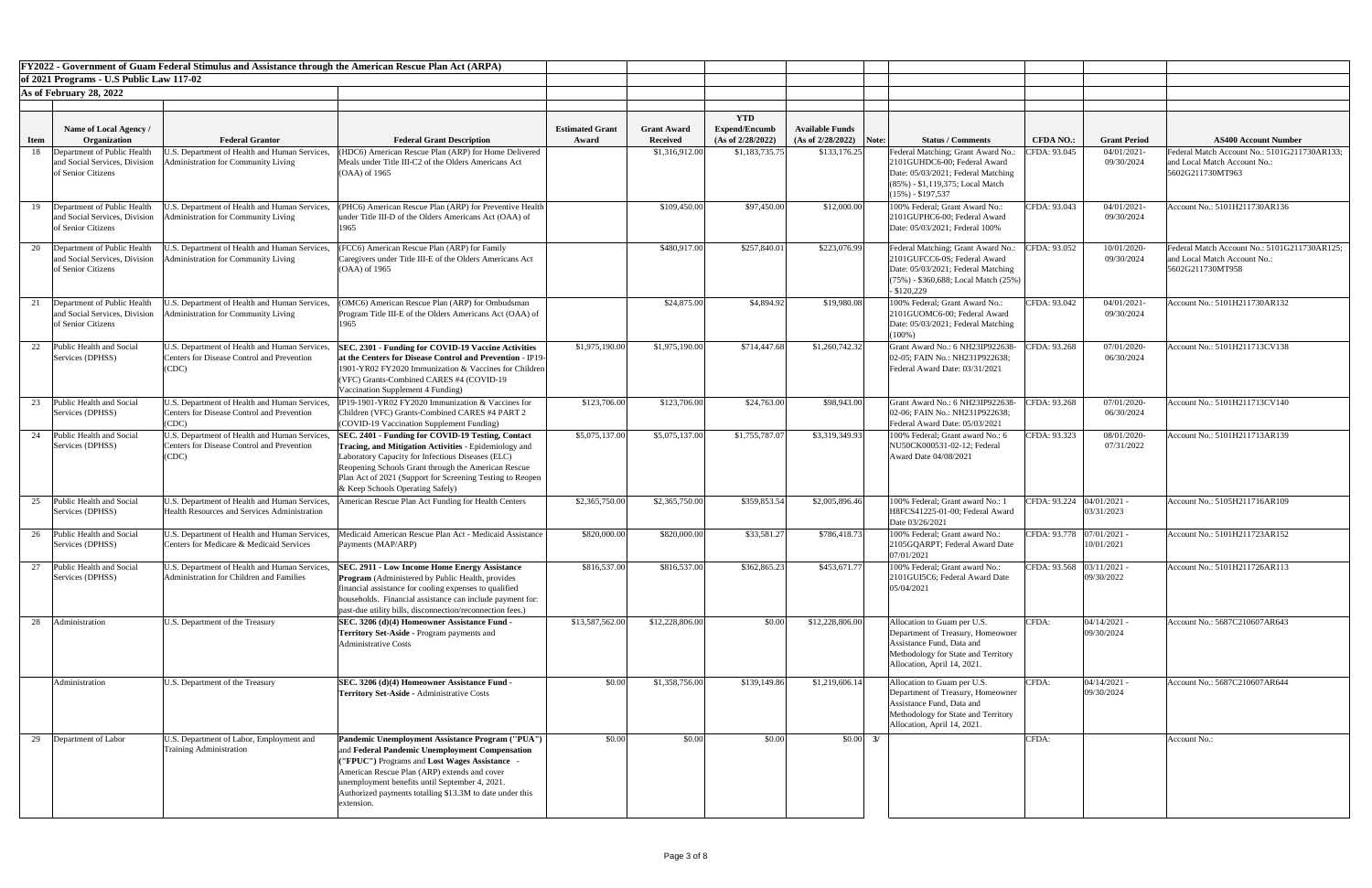|             |                                              | FY2022 - Government of Guam Federal Stimulus and Assistance through the American Rescue Plan Act (ARPA) |                                                                                                                                                                                                                                                      |                                 |                                       |                                                         |                                                     |                                                                                                                                                                                                        |                                 |                              |                                                                                                                                                                                                                                                                            |
|-------------|----------------------------------------------|---------------------------------------------------------------------------------------------------------|------------------------------------------------------------------------------------------------------------------------------------------------------------------------------------------------------------------------------------------------------|---------------------------------|---------------------------------------|---------------------------------------------------------|-----------------------------------------------------|--------------------------------------------------------------------------------------------------------------------------------------------------------------------------------------------------------|---------------------------------|------------------------------|----------------------------------------------------------------------------------------------------------------------------------------------------------------------------------------------------------------------------------------------------------------------------|
|             | of 2021 Programs - U.S Public Law 117-02     |                                                                                                         |                                                                                                                                                                                                                                                      |                                 |                                       |                                                         |                                                     |                                                                                                                                                                                                        |                                 |                              |                                                                                                                                                                                                                                                                            |
|             | As of February 28, 2022                      |                                                                                                         |                                                                                                                                                                                                                                                      |                                 |                                       |                                                         |                                                     |                                                                                                                                                                                                        |                                 |                              |                                                                                                                                                                                                                                                                            |
| <b>Item</b> | Name of Local Agency /<br>Organization       | <b>Federal Grantor</b>                                                                                  | <b>Federal Grant Description</b>                                                                                                                                                                                                                     | <b>Estimated Grant</b><br>Award | <b>Grant Award</b><br><b>Received</b> | <b>YTD</b><br><b>Expend/Encumb</b><br>(As of 2/28/2022) | <b>Available Funds</b><br>$(As of 2/28/2022)$ Note: | <b>Status / Comments</b>                                                                                                                                                                               | <b>CFDA NO.:</b>                | <b>Grant Period</b>          | <b>AS400 Account Number</b>                                                                                                                                                                                                                                                |
|             | Department of Labor                          | J.S. Department of Labor, Employment and<br><b>Training Administration</b>                              | Pandemic Unemployment Assistance Program ("PUA")                                                                                                                                                                                                     |                                 | \$6,600,000.00                        | \$6,600,000.00                                          | \$0.00                                              |                                                                                                                                                                                                        | CFDA: 17.225                    | 04/01/2019 -<br>06/30/2022   | Account No.: 5679C202400CV603                                                                                                                                                                                                                                              |
|             | Department of Labor                          | J.S. Department of Labor, Employment and<br><b>Training Administration</b>                              | Federal Pandemic Unemployment Compensation ("FPUC")<br>Programs                                                                                                                                                                                      |                                 | \$6,600,000.00                        | \$6,600,000.00                                          | \$0.00                                              |                                                                                                                                                                                                        | CFDA: 17.225                    | 04/01/2020<br>06/30/2022     | Account No.: 5679C202400CV604                                                                                                                                                                                                                                              |
|             | Department of Labor                          | J.S. Department of Homeland Security, Federal<br><b>Emergency Management Agency (FEMA)</b>              | Other Needs Assistance (ONA) - Supplemental Payments<br>for Lost Wages - Benefits                                                                                                                                                                    |                                 | \$112,000.00                          | \$112,000.00                                            | \$0.00                                              |                                                                                                                                                                                                        | CFDA: 97.050                    | 08/01/2020 -<br>9/27/2021    | Account No.: 5101B202400CV106 / Local Accoun<br>No.: 5100B202400MT950                                                                                                                                                                                                      |
| 30          | Department of Labor                          | U.S. Department of Labor, Employment and<br><b>Training Administration</b>                              | <b>PUA and FPUC - Fraud Administrative Costs - Fraud</b><br><b>Admininstratiive Costs</b>                                                                                                                                                            | \$660,000.00                    | \$660,000.00                          | \$442,094.69                                            | \$217,905.31                                        | 100% Federal; Grant award No.: UI<br>34836-20-55-A-66; Mod No. 0-13/<br>Mod No. 14; Effective Date<br>07/01/2021                                                                                       | CFDA: 17.225 01/01/2021 -       | 06/30/2022                   | Account No.: 5101H212400CV105                                                                                                                                                                                                                                              |
|             | Department of Labor                          | J.S. Department of Labor, Employment and<br><b>Training Administration</b>                              | <b>PUA and FPUC - Administrative Costs - FPUC</b><br><b>Administrative Costs</b>                                                                                                                                                                     | \$150,000.00                    | \$150,000.00                          | \$129,745.05                                            | \$20,254.95                                         | 100% Federal; Grant award No.: UI<br>34836-20-55-A-66; Mod No. 0-13                                                                                                                                    | CFDA: 17.225 01/01/2021 -       | 06/30/2022                   | Account No.: 5101H212400CV107                                                                                                                                                                                                                                              |
| 32          | Department of Revenue and<br>l axatıon       | J.S. Department of the Treasury                                                                         | Sec 9601: Part I: Subtitle G - EIP Payment - (\$1,400 to<br>individuals and \$2,800 for Joint Filers) - Guam EIP 3                                                                                                                                   | \$241,000,000.00                | \$241,000,000.00                      | \$224,269,373.00                                        | \$16,730,627.00                                     | Per DRT Media Release dated<br>$5/1/2021$ , the IRS and U.S. Treasury<br>approved \$241.0 Million for Guam's<br>EIP 3 Program, and have approved the<br>advance of 90% to be transferred to<br>Govguam | CFDA:                           |                              | Per DRT Media Release dated 9/16/2021, from<br>April 10, 2021 through September 16, 2021, DRT<br>processed over 87,269 EIP 3 program payments<br>totalling \$224,69,373.                                                                                                   |
| 33          | Department of Revenue and<br><b>Taxation</b> | J.S. Department of the Treasury                                                                         | Sec 9601: Part I: Subtitle G - EIP Payment - (\$1,400 to<br>individuals and \$2,800 for Joint Filers) - Administrative<br>Costs                                                                                                                      | \$347,000.00                    | \$347,000.00                          | \$0.00                                                  | \$347,000.00                                        | Per DRT Media Release, the Guam<br>2/<br>DRT was also approved for<br>approximately \$347,000 in<br>administrative expenses.                                                                           | CFDA:                           |                              | Account No.:                                                                                                                                                                                                                                                               |
| 34          | Department of Revenue and<br><b>Taxation</b> | J.S. Department of the Treasury                                                                         | Sec 9611: Part II: Subtitle G - Child Tax Credit<br>(increases from $$1,000$ to $$3,000$ per child) Imementation<br>of the Advance Child Tax Credit (CTC) Program for Guam<br>per CTC Plan submitted by DRT and approved by IRS and<br>U.S Treasury. | \$93,537,000.00                 | \$93,537,000.00                       | \$31,326,325.00                                         | \$62,210,675.00                                     | Per DRT Media Release 8/18/2021<br>the IRS and U.S. Treasury approved a<br>total of \$93.5M in initial funding for<br>the Advance Child Tax Credit.                                                    | CFDA:                           |                              | Per DRT Media Release dated 10/25/2021, DRT ha<br>processed: Install#1, $9/20/21$ , 15,556 payments,<br>\$8,499,895; Install#2, 9/30/2021, 15,460 payment.<br>\$8,444,900; Install#3, 10/15/2021, 18,582<br>payments, \$14,381,530. Total 49,598 payments-<br>\$31,326,325 |
|             | 35 Department of Revenue and<br>Taxation     | J.S. Department of the Treasury                                                                         | Sec 9611: Part II: Subtitle G - Child Tax Credit<br>(increases from \$1,000 to \$3,000 per child) Imementation<br>of the Advance Child Tax Credit (CTC) Program for Guam<br>per CTC Plan submitted by DRT and approved by IRS and<br>U.S Treasury.   | \$300,000.00                    | \$300,000.00                          | \$281,402.80                                            | \$18,597.20                                         | Per DRT Media Release 8/18/2021<br>the DRT was also approved to receive<br>\$300,000 to fund administrative<br>expenses.                                                                               | CFDA:                           | $03/11/2021$ -<br>12/31/2024 | Account No.: 5686C210800AR350                                                                                                                                                                                                                                              |
| 36          | Department of Revenue and<br><b>Taxation</b> | J.S. Department of the Treasury                                                                         | Sec 7503B of Sec 9625 of Part III: Subtitle G - Earned<br><b>Income Tax Credit</b> (includes Guam as reimbursement<br>prospectively)                                                                                                                 | \$54,000,000.00                 | \$56,100,000.00                       | \$0.00                                                  | \$56,100,000.00                                     | Per DRT Media Release 2/23/2022<br>the EITC Implementation Plan<br>Approved by the IRS and U.S.<br>Treasury; \$56.1M received. Ensures<br>timely payment of refunds for early<br>filers.               | CFDA:                           |                              | Account No.:                                                                                                                                                                                                                                                               |
|             | Public Health and Social<br>Services (DPHSS) | U.S. Department of Agriculture, Food And<br><b>Nutrition Service</b>                                    | Supplemental Nutrition Assistance Program (SNAP)<br>FFY2021 SAE Pandemic Electronic Benefits Transfer (P-<br>EBT) - SNAP Benefits Issuance to School Children in<br>SNAP & Non-SNAP Households                                                       | \$36,706,392.90                 | \$32,321,060.00                       | \$32,321,059.80                                         | \$0.20                                              | 100% Federal; Grant award No.:<br><b>Federal Award Date:</b>                                                                                                                                           | CFDA: 10.649   10/01/2020 -     | 09/30/2021                   | Per DPHSS PEBT Statistical Report for total<br>Benefits Issued. GDOE - Cards Distributed is<br>25,985 & Benefit Amount is \$1,243.32, Balance to<br>distribute - 1,556; DoDEA is 40 & Benefit Amount<br>is \$334.74, Balance to distribute -10                             |
| 38          | Public Health and Social<br>Services (DPHSS) | U.S. Department of Agriculture, Food And<br><b>Nutrition Service</b>                                    | Supplemental Nutrition Assistance Program (SNAP)<br>FFY2021 SAE Pandemic Electronic Benefits Transfer (P-<br>EBT) - Total Allocation for Administrative Costs -<br>\$299,275                                                                         | \$996,370.66                    | \$0.00                                | \$0.00                                                  | \$0.00                                              | 100% Federal; Grant award No.:<br>7GU400GU6; Federal Award Date<br>07/01/2021 and Amendment No. 001;<br>Date: 09/30/2021                                                                               | CFDA: $10.649$   $10/01/2020$ - | 09/30/2022                   | Account No.: 5101H211729AR***                                                                                                                                                                                                                                              |
|             | Public Health and Social<br>Services (DPHSS) | U.S. Department of Agriculture, Food And<br><b>Nutrition Service</b>                                    | Supplemental Nutrition Assistance Program (SNAP)<br>FFY2021 SAE Pandemic Electronic Benefits Transfer (P-<br><b>EBT</b> ) - Certification                                                                                                            | \$0.00                          | \$599,183.66                          | \$162,707.53                                            | \$436,476.13                                        | 100% Federal; Grant award No.:<br>7GU400GU6; Federal Award Date<br>$[07/01/2021$ and Amendment No. 001;<br>Date: 09/30/2021                                                                            | $ CFDA: 10.649   10/01/2020 -$  | 09/30/2022                   | Account No.: 5101H211729AR120                                                                                                                                                                                                                                              |
| 40          | Public Health and Social<br>Services (DPHSS) | J.S. Department of Agriculture, Food And<br><b>Nutrition Service</b>                                    | Supplemental Nutrition Assistance Program (SNAP)<br>FFY2021 SAE Pandemic Electronic Benefits Transfer (P-<br>EBT) - ADP Development                                                                                                                  | \$0.00                          | \$173,176.00                          | \$120,000.00                                            | \$53,176.00                                         | 100% Federal; Grant award No.:<br>7GU400GU6; Federal Award Date<br>$[07/01/2021$ and Amendment No. 001;<br>Date: 09/30/2021                                                                            | CFDA: 10.649   10/01/2020 -     | 09/30/2022                   | Account No.: 5101H211729AR121                                                                                                                                                                                                                                              |
|             | Public Health and Social<br>Services (DPHSS) | J.S. Department of Agriculture, Food And<br><b>Nutrition Service</b>                                    | Supplemental Nutrition Assistance Program (SNAP)<br><b>IFFY2021 SAE Pandemic Electronic Benefits Transfer (P-</b><br>EBT) - Outreach                                                                                                                 | \$0.00                          | \$20,000.00                           | \$4,590.00                                              | \$15,410.00                                         | 100% Federal; Grant award No.:<br>7GU400GU6; Federal Award Date<br>07/01/2021 and Amendment No. 001;<br>Date: 09/30/2021                                                                               | CFDA: 10.649   10/01/2020 -     | 09/30/2022                   | Account No.: 5101H211729AR122                                                                                                                                                                                                                                              |

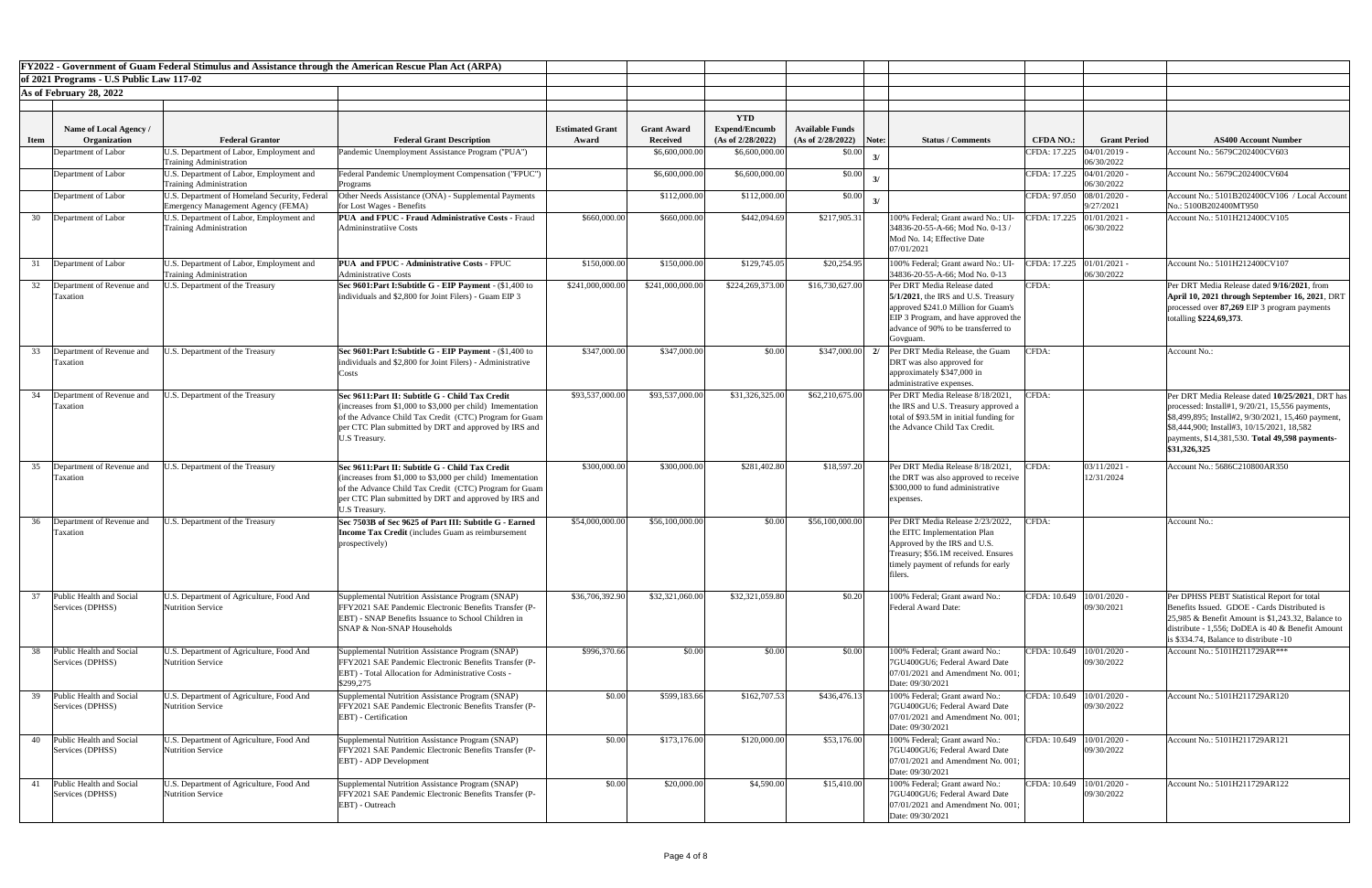|             |                                                                                                             | FY2022 - Government of Guam Federal Stimulus and Assistance through the American Rescue Plan Act (ARPA)                                             |                                                                                                                                                                                                                                                                                                                                                                 |                        |                    |                      |                           |                                                                                                                           |                             |                            |                               |
|-------------|-------------------------------------------------------------------------------------------------------------|-----------------------------------------------------------------------------------------------------------------------------------------------------|-----------------------------------------------------------------------------------------------------------------------------------------------------------------------------------------------------------------------------------------------------------------------------------------------------------------------------------------------------------------|------------------------|--------------------|----------------------|---------------------------|---------------------------------------------------------------------------------------------------------------------------|-----------------------------|----------------------------|-------------------------------|
|             | of 2021 Programs - U.S Public Law 117-02                                                                    |                                                                                                                                                     |                                                                                                                                                                                                                                                                                                                                                                 |                        |                    |                      |                           |                                                                                                                           |                             |                            |                               |
|             | As of February 28, 2022                                                                                     |                                                                                                                                                     |                                                                                                                                                                                                                                                                                                                                                                 |                        |                    |                      |                           |                                                                                                                           |                             |                            |                               |
|             |                                                                                                             |                                                                                                                                                     |                                                                                                                                                                                                                                                                                                                                                                 |                        |                    | <b>YTD</b>           |                           |                                                                                                                           |                             |                            |                               |
|             | Name of Local Agency /                                                                                      |                                                                                                                                                     |                                                                                                                                                                                                                                                                                                                                                                 | <b>Estimated Grant</b> | <b>Grant Award</b> | <b>Expend/Encumb</b> | <b>Available Funds</b>    |                                                                                                                           |                             |                            |                               |
| <b>Item</b> | Organization                                                                                                | <b>Federal Grantor</b>                                                                                                                              | <b>Federal Grant Description</b>                                                                                                                                                                                                                                                                                                                                | Award                  | <b>Received</b>    | (As of 2/28/2022)    | $(As of 2/28/2022)$ Note: | <b>Status / Comments</b>                                                                                                  | <b>CFDA NO.:</b>            | <b>Grant Period</b>        | <b>AS400 Account Number</b>   |
| 42          | Public Health and Social<br>Services (DPHSS)                                                                | U.S. Department of Agriculture, Food And<br>Nutrition Service                                                                                       | Supplemental Nutrition Assistance Program (SNAP)<br><b>FFY2021 SAE Pandemic Electronic Benefits Transfer (P-</b><br>EBT) - Issuance                                                                                                                                                                                                                             | \$0.00                 | \$204,011.00       | \$204,010.44         | \$0.56                    | 100% Federal; Grant award No.:<br>7GU400GU6; Federal Award Date<br>07/01/2021 and Amendment No. 001;<br>Date: 09/30/2021  | CFDA: 10.649                | 10/01/2020<br>09/30/2022   | Account No.: 5101H211729AR123 |
| 43          | Administration                                                                                              | U.S. Department of the Treasury                                                                                                                     | <b>SEC. 3201- Emergency Rental Assistance Program</b><br>$ (\text{ERA2})$ - Program Payments                                                                                                                                                                                                                                                                    | \$28,964,017.20        | \$0.00             | \$0.00               | \$0.00                    | Allocation for Guam under the ERA2 CFDA: 21.023<br>Program per the U.S. Department of<br>Treasury website.                |                             |                            | Account No.:                  |
|             | Administration                                                                                              | U.S. Department of the Treasury                                                                                                                     | <b>SEC. 3201- Emergency Rental Assistance Program</b><br>$ ERA2\rangle$ - Administrative Costs                                                                                                                                                                                                                                                                  | \$0.00                 | \$0.00             | \$0.00               | \$0.00                    | Allocation for Guam under the ERA2 CFDA: 21.023<br>Program per the U.S. Department of<br>Treasury website.                |                             |                            | Account No.:                  |
| 44          | Public Health and Social<br>Services (DPHSS)                                                                | U.S. Department of Health and Human Services,<br>Administration for Children and Families                                                           | <b>SEC. 2205 - Child Abuse Prevention and Treatmnt</b><br>(American Rescue Plan Act, P.L. 117-2 to carry out the<br>State grant program under section 106 of Child Abuse<br>Prevention and Treatment Act.) - Child Abuse and Neglect -<br>ARPA of 2021 Program                                                                                                  | \$70,949.00            | \$70,949.00        | \$12,053.85          | \$58,895.15               | 100% Federal; Grant award No.: G-<br>2101GUNCC6; Federal Award Date<br>04/29/2021                                         | CFDA: 93.669   10/01/2020 - | 09/30/2025                 | Account No.: 5101H211726AR114 |
| 45          | Public Health and Social<br>Services (DPHSS)                                                                | U.S. Department of Health and Human Services,<br>Administration for Children and Families                                                           | SEC. 9201 - Pandemic Emergency Assistance Fund<br>(American Rescue Plan Act, P.L. 117-2; section 403(c) of<br>the of the Social Security Act.) TANF-ACF-PI-2021-02 -<br>Temporary Assistance for Needy Families (TANF) program,<br>Pandemic Emergency Assistance Funds (PEAF) FY2021                                                                            | \$893,482.67           | \$893,482.67       | \$893,480.00         | \$2.67                    | 100% Federal; Grant award No.:<br>2101GUTANFC6; Federal Award<br>Date 05/20/2021                                          | CFDA: 93.558 04/01/2021 -   | 09/30/2022                 | Account No.: 5101H211728AR110 |
| 46          | Public Health and Social<br>Services (DPHSS)                                                                | U.S. Department of Health and Human Services,<br>Administration for Community Living                                                                | SEC. 9301 - Additional Funding for Aging and<br>Disability Services Programs (American Rescue Plan Act,<br>P.L. 117-2 for activities under the Elder Justice Act section<br>2042(b) of Title XX of the Social Security Act.) APC6-<br>ARP for APS under SSA Title XX Section 2042(b)                                                                            | \$86,060.00            | \$86,060.00        | \$0.00               | \$86,060.00               | 100% Federal; Grant award No.:<br>2101GUAPC-00; Federal Award Date<br>08/03/2021                                          | CFDA: 93.747 08/01/2021     | 09/30/2023                 | Account No.: 5101H211730AR137 |
| 47          | Guam Behavioral Health and<br><b>Wellness Center (GBHWC)</b>                                                | J.S. Department of Health and Human Services.<br>Substance Abuse and Mental Health Services<br>Administration, Center for Mental Health<br>Services | <b>SEC. 2701 - Funding for Block Grants for Community</b><br>Mental Health Services (American Rescue Plan Act, P.L.<br>117-2 to carry out subparts I and III of Part B of Title XIX<br>of the Public Health Servies Act, 45 CFR part 96, with<br>respect to mental health.) ARPA Funding Plan 2021 - MH                                                         | \$925,921.00           | \$925,921.00       | \$5,000.00           | \$920,921.00              | 100% Federal; Grant award No.:<br>1B09SM085352-01; Federal Award<br>Date 05/17/2021                                       | CFDA: 93.958 09/01/2021 -   | 09/30/2025                 | Account No.: 5101H212310AR106 |
| 48          | <b>I Kumision I Fino' Chamoru</b><br>Yan I Fina'na'guen Historia<br>Yan Lina'la' Taotao Tano'<br>(Kumision) | J.S. Department of Health and Human Services,<br>Administration for Children and Families (ACF<br>Admistration for Native Americans (ANA)           | SEC. 11004 - COVID-19 Response Resources for the<br><b>Preservation and Maintenance of Native American</b><br>Languages -2021 ARPA Native Language Preservation and<br>Maintenance supplemental grants - CHamoru Language<br>Commission ("A Sustainable Framework for Teaching and<br>Learning CHamoru Nina'fitmen i Fina'na'gue yan Ineyak i<br>Fino'CHamoru") | \$311,939.00           | \$311,939.00       | \$0.00               | \$311,939.00              | 100% Federal; Grant award No.:<br>90XN0221-01-00: Federal Award<br>Date: 09/01/2021                                       | CFDA: 93.587 09/01/2021 ·   | 09/29/2024                 | Account No.: 5101H220672PA101 |
|             | <b>I Kumision I Fino' Chamoru</b><br>Yan I Fina'na'guen Historia<br>Yan Lina'la' Taotao Tano<br>(Kumision)  | .S. Department of Health and Human Services,<br>Administration for Children and Families (ACF)<br>Admistration for Native Americans (ANA)           | SEC. 11004 - COVID-19 Response Resources for the<br><b>Preservation and Maintenance of Native American</b><br>Languages -2021 ARPA Native Language Preservation and<br>Maintenance supplemental grants - CHamoru Language<br>Commission ("Eyak I Fino'-ta - Developing a Bilingual<br>School Model for Guam")                                                   | \$299,075.00           | \$299,075.00       | \$0.00               | \$299,075.00              | 100% Federal; Grant award No.:<br>90NL0681-01-00: Federal Award<br>Date: 09/29/2021                                       | CFDA: 93.587                | 09/30/2021 -<br>06/30/2022 | Account No.: 5101H220672PA102 |
| 50          | <b>Guam Homeland Security</b><br>Office of Civil Defense                                                    | U.S. Department of Homeland Security, Federal<br>Emergency Management Agency (FEMA)                                                                 | <b>SEC. 4014 - Emergency Management Performance</b><br><b>Grant Funding - 2021 Emergency Mangement</b><br>Performance Grant (EMPG) American Rescue Plan Act                                                                                                                                                                                                     | \$280,353.00           | \$266,335.35       | \$5,378.59           | \$260,956.76              | 100% Federal; Grant Agreement No.:<br>EMF-2021-EP-00007-S01; Federal<br>Award Date 08/27/2021                             | CFDA: 97.042                | 10/01/2020<br>09/30/2023   | Account No.: 5101H210280EM152 |
|             | Guam Homeland Security<br>Office of Civil Defense                                                           | U.S. Department of Homeland Security, Federal<br>Emergency Management Agency (FEMA)                                                                 | <b>SEC. 4014 - Emergency Management Performance</b><br><b>Grant Funding - 2021 Emergency Mangement</b><br>Performance Grant (EMPG) American Rescue Plan Act -<br>Management and Administration                                                                                                                                                                  | \$0.00                 | \$14,017.65        | \$0.00               | \$14,017.65               | 100% Federal; Grant Agreement No.: CFDA: 97.042   10/01/2020 -<br>EMF-2021-EP-00007-S01; Federal<br>Award Date 08/27/2021 |                             | 09/30/2023                 | Account No.: 5101H210280EM153 |
| 52          | Guam Behavioral Health and<br><b>Wellness Center (GBHWC)</b>                                                | U.S. Department of Health and Human Services.<br>Substance Abuse and Mental Health Services<br>Administration, Center for Mental Health<br>Services | <b>SEC. 2702 - Funding for Block Grants for Prevention</b><br>and Treatment for Substance Abuse (American Rescue)<br>Plan Act, P.L. 117-2 to carry out Subparts II & III, of Part B<br>of Title XIX of the Public Health Servies Act, 45 CFR part<br>[96] - Substance Abuse Prevention and Treatment Block<br>Grant 2021 ARPA                                   | \$925,921.00           | \$925,921.00       | \$8,546.80           | \$917,374.20              | 100% Federal; Grant award No.:<br>1B08TI083935-01 Federal Award<br>Date 05/17/2021                                        | CFDA: 93.959 09/01/2021 -   | 09/30/2025                 | Account No.: 5101H212310AR119 |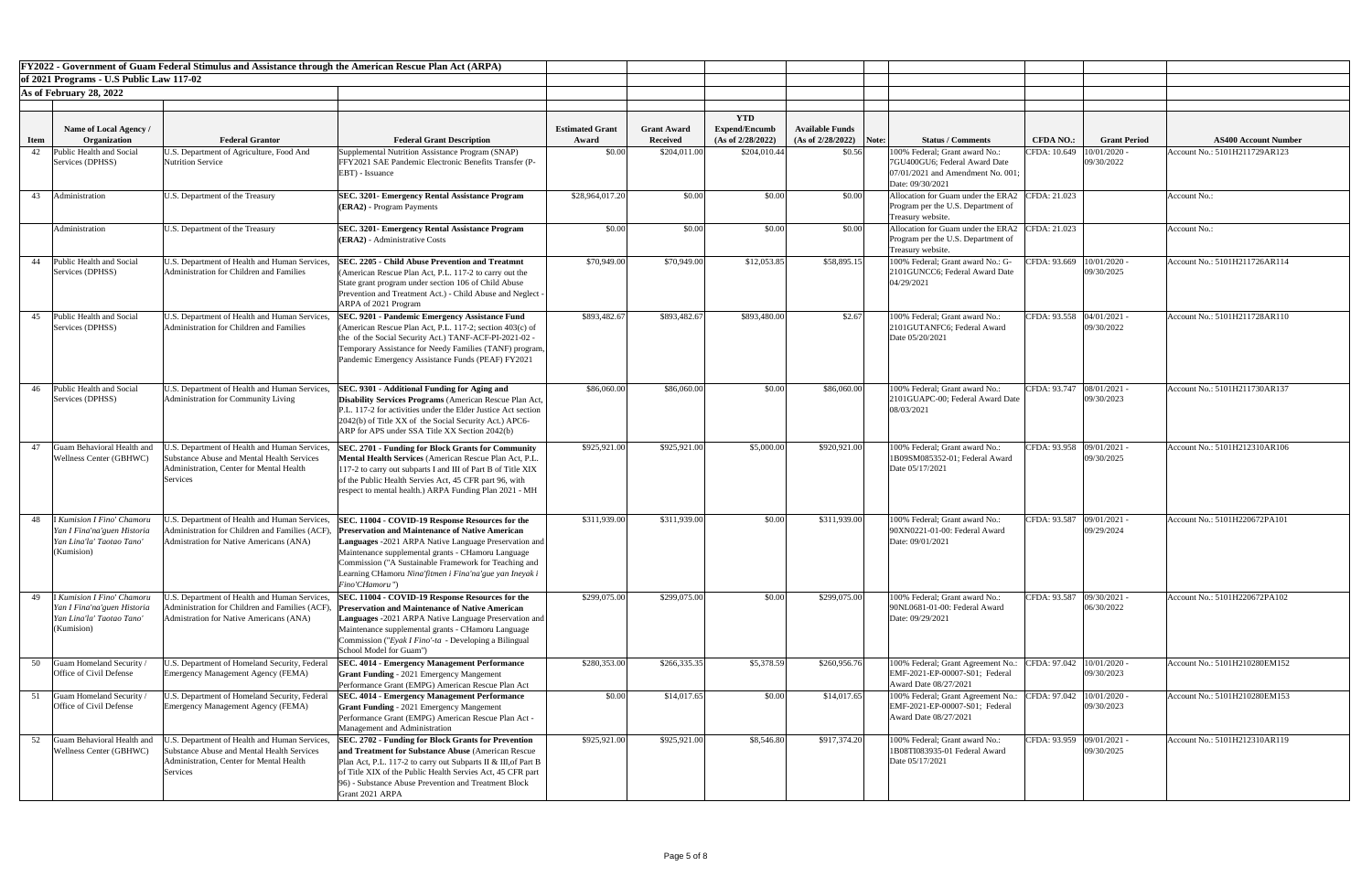|             |                                                        | FY2022 - Government of Guam Federal Stimulus and Assistance through the American Rescue Plan Act (ARPA)                                                           |                                                                                                                                                                                                                                                                                                                                                |                        |                                         |                                    |                                     |                                                                                                                               |                                  |                                       |                                                              |
|-------------|--------------------------------------------------------|-------------------------------------------------------------------------------------------------------------------------------------------------------------------|------------------------------------------------------------------------------------------------------------------------------------------------------------------------------------------------------------------------------------------------------------------------------------------------------------------------------------------------|------------------------|-----------------------------------------|------------------------------------|-------------------------------------|-------------------------------------------------------------------------------------------------------------------------------|----------------------------------|---------------------------------------|--------------------------------------------------------------|
|             | of 2021 Programs - U.S Public Law 117-02               |                                                                                                                                                                   |                                                                                                                                                                                                                                                                                                                                                |                        |                                         |                                    |                                     |                                                                                                                               |                                  |                                       |                                                              |
|             | As of February 28, 2022                                |                                                                                                                                                                   |                                                                                                                                                                                                                                                                                                                                                |                        |                                         |                                    |                                     |                                                                                                                               |                                  |                                       |                                                              |
|             | Name of Local Agency /                                 |                                                                                                                                                                   |                                                                                                                                                                                                                                                                                                                                                | <b>Estimated Grant</b> | <b>Grant Award</b>                      | <b>YTD</b><br><b>Expend/Encumb</b> | <b>Available Funds</b>              |                                                                                                                               |                                  |                                       |                                                              |
| <b>Item</b> | <b>Organization</b><br><b>Public Health and Social</b> | <b>Federal Grantor</b><br>J.S. Department of Health and Human Services,                                                                                           | <b>Federal Grant Description</b><br>Medicaid American Rescue Plan Act - Medicaid Assistance                                                                                                                                                                                                                                                    | Award<br>\$1,000,000.0 | <b>Received</b><br>\$1,000,000.00       | (As of 2/28/2022)<br>\$0.00        | (As of 2/28/2022)<br>\$1,000,000.00 | Note:<br><b>Status / Comments</b><br>100% Federal; Grant award No.:                                                           | <b>CFDA NO.:</b><br>CFDA: 93.778 | <b>Grant Period</b><br>$10/01/2021$ - | <b>AS400 Account Number</b><br>Account No.: 5101H221723AR152 |
| 53          | Services (DPHSS)                                       | Centers for Medicare & Medicaid Services                                                                                                                          | Payments (MAP/ARP)                                                                                                                                                                                                                                                                                                                             |                        |                                         |                                    |                                     | 2205GQARPT; (FIRST/2021); Federal<br>Award Date 10/01/2021                                                                    |                                  | 09/30/2022                            |                                                              |
| 54          | Fuam Behavioral Health and<br>Wellness Center (GBHWC)  | J.S. Department of Health and Human Services,<br><b>Substance Abuse and Mental Health Services</b><br><b>Administration, Center for Mental Health</b><br>Services | <b>SEC. 2702 - Funding for Block Grants for Prevention</b><br>and Treatment for Substance Abuse (American Rescue)<br>Plan Act, P.L. 117-2 to carry out Subparts II & III, of Part B<br>of Title XIX of the Public Health Servies Act, 45 CFR part<br>[96] -Substance Abuse Prevention & Treatment Block<br>Grants - SABG FY2021 ARP Mitigation | \$125,000.0            | \$125,000.00                            | \$24,898.29                        | \$100,101.71                        | 100% Federal; Grant award No.:<br>1B08TI084624-01; FAIN No:<br>B08TI084624-01; Federal Award<br>Date 08/10/2021               | CFDA: 93.959                     | 09/01/2021 -<br>09/30/2025            | Account No.: 5101H212310AR120                                |
| 55          | Public Health and Social<br>Services (DPHSS)           | J.S. Department of Health and Human Services,<br><b>Health Resources and Services Administration</b>                                                              | American Rescue Plan Act (P.L. 117-2) Health Care<br>Infrastructure Support - Guam Community Health Centers<br>Expansion of Northern Region Community Health Center                                                                                                                                                                            | \$627,512.00           | \$627,512.00                            | \$0.00                             | \$627,512.00                        | 100% Federal; Grant award No.: 1<br>CBECS43864-01-00; FAIN No.:<br>CBE43864; Federal Award Date<br>08/28/2021                 | CFDA: 93.526 09/15/2021 -        | 09/14/2024                            | Account No.: 5101F211716AR110                                |
| 56          | Public Health and Social<br>Services (DPHSS)           | U.S. Department of Health and Human Services,<br>Centers for Disease Control and Prevention<br>(CDC)                                                              | Guam Behavioral Risk Factor Surveillance System<br>(BRFSS) Impact in Population Health - Notice of Funding<br>Opportunity (NOFO) Component - COVID-19 Optional<br>Industry and Occupation Module                                                                                                                                               | \$4,795.00             | \$4,795.00                              | \$4,795.00                         | \$0.00                              | 100% Federal; Grant award No.: 5<br>NU58DP006902-02-00; FAIN No.:<br>NU58DP006902; Federal Award Date<br>09/01/2021           | CFDA: 93.336 08/01/2021 -        | 07/31/2022                            | Account No.: 5101H211710DC105                                |
|             | Public Health and Social<br>Services (DPHSS)           | U.S. Department of Health and Human Services,<br><b>Health Resources and Services Administration</b>                                                              | American Rescue Plan Act Funding for Home Visiting -<br>Maternal, Infant and Early Childhood Homevisiting<br>(MIECHV) Grant Program                                                                                                                                                                                                            | \$100,000.00           | \$100,000.00                            | \$10,829.01                        | \$89,170.99                         | 100% Federal; Grant award No.:<br>6X11MC41955-01-01; Federal Award<br>Date 07/16/2021                                         | CFDA: 93.870 05/01/2021 -        | 09/30/2023                            | Account No.: 5101H211719AR107                                |
| 58          | Bureau of Statistics and Plans<br>(BSP)                | U.S. Department of Commerce, Economic<br>Development Administration (EDA)                                                                                         | Economic Adjustment Assistance - FY2021 ARPA<br>Statewide Planning to Support Economic Development<br>Activities to Prevent, Pepare for and Respond to the<br>Coronavirus Pandemic on Guam . Funds are prioritized to<br>be used for:                                                                                                          | \$1,000,000.00         | \$0.00                                  | \$0.00                             | \$0.00                              | 100% Federal; Grant award No.:<br>ED22SEA3070010; Federal Award<br>Date 11/23/2021                                            | CFDA: 11.307   12/01/2021 -      | 05/30/2024                            | Account No.: 5101H220910DC101                                |
|             |                                                        |                                                                                                                                                                   | 1) Guam Agriculuture Master Plan                                                                                                                                                                                                                                                                                                               | \$0.00                 | \$375,000.00                            | \$0.00                             | \$375,000.00                        |                                                                                                                               | CFDA: 11.307   12/01/2021 -      | 05/30/2024                            |                                                              |
|             |                                                        |                                                                                                                                                                   | 2) Study for Development of Additive Manufacturing on                                                                                                                                                                                                                                                                                          | \$0.00                 | \$300,000.00                            | \$0.00                             | \$300,000.00                        |                                                                                                                               | CFDA: 11.307   12/01/2021 -      | 05/30/2024                            |                                                              |
|             |                                                        |                                                                                                                                                                   | 3) Feasibility Study for the Development of Transshipment<br><b>Industry on Guam</b>                                                                                                                                                                                                                                                           | \$0.00                 | \$250,000.00                            | \$0.00                             | \$250,000.00                        |                                                                                                                               | CFDA: 11.307   12/01/2021 -      | 05/30/2024                            |                                                              |
|             |                                                        |                                                                                                                                                                   | 4) Developmet of an Economic Impact Model                                                                                                                                                                                                                                                                                                      | \$0.00                 | \$75,000.00                             | \$0.00                             | \$75,000.00                         |                                                                                                                               | CFDA: 11.307   12/01/2021 -      | 05/30/2024                            |                                                              |
| 59          |                                                        |                                                                                                                                                                   | Office of I Maga'hagan Guahan U.S. Federal Communications Commission (FCC) Emergency Connectivity Fund Support - Emergency<br>Connectivity Fund Waves 1-5 Obligations, Wave 1 Total<br><b>Committed Funding</b>                                                                                                                                | \$6,327,126.00         | \$0.00                                  | \$0.00                             | \$0.00                              | Per US FCC Website, Emergency<br><b>Connectivity Fund Waves 1-5</b><br>Obligations by Congressional District<br>and Applicant | CFDA:                            |                                       | <b>Account No.:</b>                                          |
| 60          | Public Health and Social<br>Services (DPHSS)           | J.S. Department of Health and Human Services,<br>Administration for Children and Families                                                                         | American Rescue Act Plan of 2021: Subtitle E - Family<br>Violence Prevention and Services / Domestic Violence<br>Shelter and Supportive Services                                                                                                                                                                                               | \$415,625.00           | \$415,625.00                            | \$174,067.15                       | \$241,557.85                        | 100% Federal; Grant award No.:<br>2201GUFTC6; FAIN# 2201GUFTC6:<br>Federal Award Date: 10/25/2021                             | CFDA: 93.671                     | $10/01/2020$ -<br>09/30/2025          | Account No.: 5101H211726AR103                                |
| 61          | Public Health and Social<br>Services (DPHSS)           | U.S. Department of Health and Human Services,<br>Centers for Disease Control and Prevention<br>(CDC)                                                              | Epidemiology and Laboratory Capacity for Infectious<br>Disease (ELC) on Guam - COVID Funded Component<br>Supplement -Data Modernization                                                                                                                                                                                                        | \$2,321,414.00         | \$2,321,414.00                          | \$0.00                             | \$2,321,414.00                      | 100% Federal; Grant award No.: 6<br>NU50CK000531-03-01; FAIN#<br>NU50CK000531; Federal Award<br>Date: 08/05/2021              | CFDA: 93.323 08/01/2021 -        | 07/31/2022                            | Account No.: 5101H211713AR146                                |
| 62          | Public Health and Social<br>Services (DPHSS)           | U.S. Department of Health and Human Services,<br>Centers for Disease Control and Prevention<br>(CDC)                                                              | Epidemiology and Laboratory Capacity for Infectious<br>Disease (ELC) on Guam - COVID Funded Component<br>Supplemen - Detection & Mitigation of COVID in<br><b>Confinement Facilities</b>                                                                                                                                                       | \$700,000.00           | \$700,000.00                            | \$87,121.00                        | \$612,879.00                        | 100% Federal; Grant award No.: 6<br>NU50CK000531-03-01; FAIN#<br>NU50CK000531; Federal Award<br>Date: 08/05/2021              | CFDA: 93.323   08/01/2021 -      | 07/31/2022                            | Account No.: 5101H211713CV145                                |
| 63          | Department of Labor                                    | U.S. Department of Labor, Employment and<br><b>Training Administration</b>                                                                                        | CARES/American Rescue Plan Act (ARPA) - FY2022<br>Pandemic Unemployment Assistance (PUA) program -<br>Administration                                                                                                                                                                                                                           | \$94,300.00            | \$94,300.00                             | \$0.00                             | \$94,300.00                         | 100% Federal; Grant award No.: UI-<br>34836-20-55-A-66; Mod No. 0-15                                                          | CFDA: 17.225 01/01/2021 -        | 06/30/2022                            | Account No.: 5101H222400AR102                                |
|             |                                                        |                                                                                                                                                                   | <b>SUBTOTALI</b>                                                                                                                                                                                                                                                                                                                               |                        | $$1,479,276,658.72$ $$1,399,944,216.84$ | \$557,768,725.65                   | \$842,175,491.19                    |                                                                                                                               |                                  |                                       |                                                              |
|             |                                                        | Federal Assistance Estimates for Autonomous, Semi-autonomous Agencies and Other                                                                                   |                                                                                                                                                                                                                                                                                                                                                |                        |                                         |                                    |                                     |                                                                                                                               |                                  |                                       |                                                              |
|             |                                                        |                                                                                                                                                                   |                                                                                                                                                                                                                                                                                                                                                |                        |                                         |                                    |                                     |                                                                                                                               |                                  |                                       |                                                              |
|             |                                                        |                                                                                                                                                                   |                                                                                                                                                                                                                                                                                                                                                |                        |                                         |                                    |                                     |                                                                                                                               |                                  |                                       |                                                              |

| <b>Number</b>      |
|--------------------|
| $\overline{R152}$  |
|                    |
| $\overline{R120}$  |
|                    |
|                    |
|                    |
| $\overline{R}$ 110 |
|                    |
|                    |
| $\overline{C105}$  |
|                    |
|                    |
| $\overline{R107}$  |
|                    |
| $\overline{C101}$  |
|                    |
|                    |
|                    |
|                    |
|                    |
|                    |
|                    |
|                    |
|                    |
|                    |
|                    |
|                    |
| R103               |
|                    |
| R146               |
|                    |
|                    |
| V145               |
|                    |
| $\overline{R102}$  |
|                    |
|                    |
|                    |
|                    |
|                    |
|                    |
|                    |
|                    |
|                    |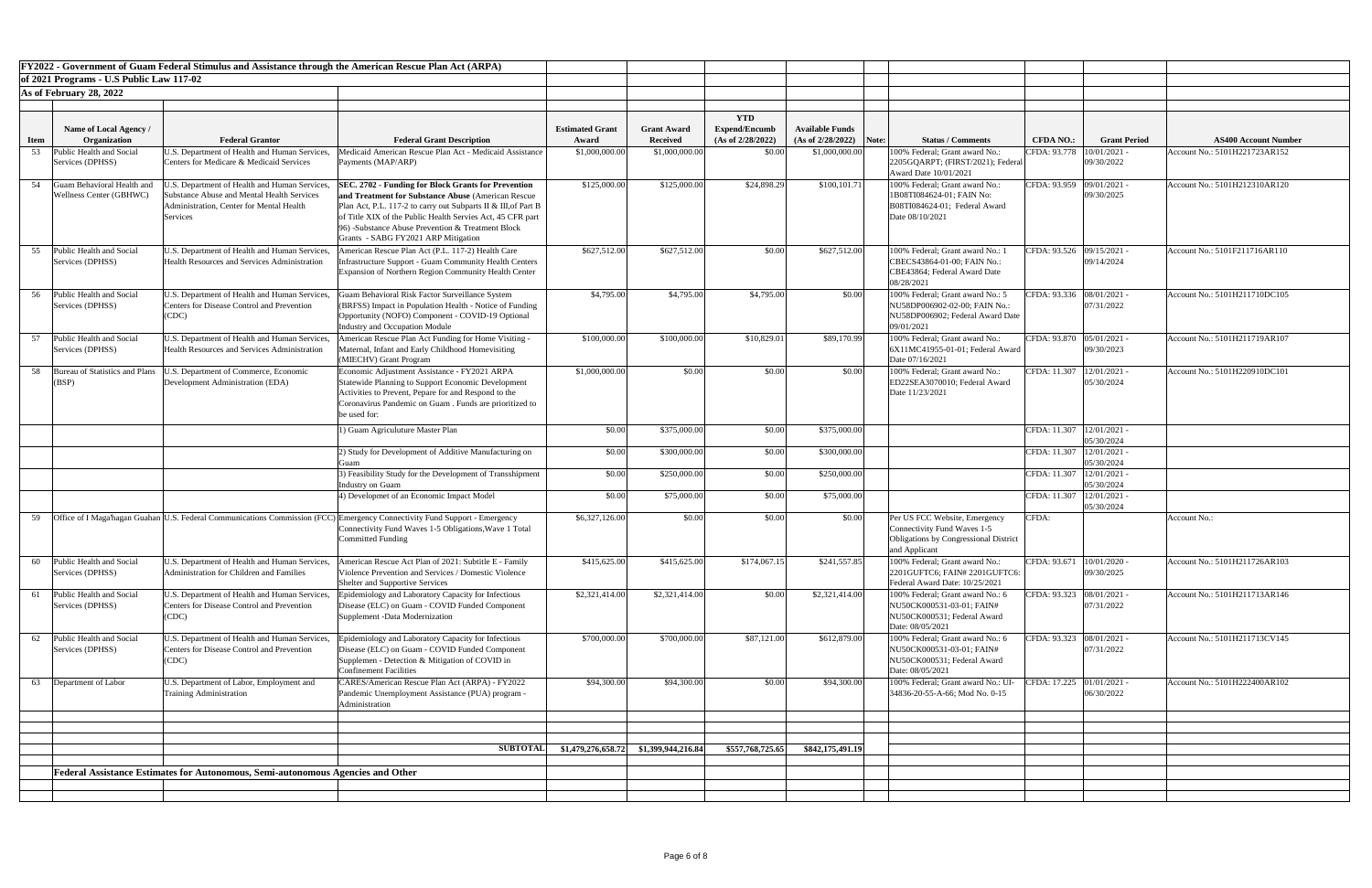|             |                                                                                | FY2022 - Government of Guam Federal Stimulus and Assistance through the American Rescue Plan Act (ARPA) |                                                                                                                                                                                                                                                                                                 |                                 |                                       |                                                         |                                                     |                                                                                                                                                                                                                        |                            |                           |                                                                                                                                                                   |
|-------------|--------------------------------------------------------------------------------|---------------------------------------------------------------------------------------------------------|-------------------------------------------------------------------------------------------------------------------------------------------------------------------------------------------------------------------------------------------------------------------------------------------------|---------------------------------|---------------------------------------|---------------------------------------------------------|-----------------------------------------------------|------------------------------------------------------------------------------------------------------------------------------------------------------------------------------------------------------------------------|----------------------------|---------------------------|-------------------------------------------------------------------------------------------------------------------------------------------------------------------|
|             | of 2021 Programs - U.S Public Law 117-02                                       |                                                                                                         |                                                                                                                                                                                                                                                                                                 |                                 |                                       |                                                         |                                                     |                                                                                                                                                                                                                        |                            |                           |                                                                                                                                                                   |
|             | As of February 28, 2022                                                        |                                                                                                         |                                                                                                                                                                                                                                                                                                 |                                 |                                       |                                                         |                                                     |                                                                                                                                                                                                                        |                            |                           |                                                                                                                                                                   |
| <b>Item</b> | Name of Local Agency /<br>Organization                                         | <b>Federal Grantor</b>                                                                                  | <b>Federal Grant Description</b>                                                                                                                                                                                                                                                                | <b>Estimated Grant</b><br>Award | <b>Grant Award</b><br><b>Received</b> | <b>YTD</b><br><b>Expend/Encumb</b><br>(As of 2/28/2022) | <b>Available Funds</b><br>$(As of 2/28/2022)$ Note: | <b>Status / Comments</b>                                                                                                                                                                                               | <b>CFDA NO.:</b>           | <b>Grant Period</b>       | <b>AS400 Account Number</b>                                                                                                                                       |
|             | <b>Guam Memorial Hospital</b><br>Authority (GMHA)                              | U.S. Department of Health and Human Services,                                                           | Funding Assistance under the National Bioterrorism<br>Assistant Secretary for Preparedness & Response  Hospital Preparedness Program (GMHA to focus on<br>activities that advance progress toward meeting the goals of<br>the 2017-2022 Health Care Preparedness and Response<br>Capabilities.) | \$356,511.00                    | \$356,511.00                          | \$0.00                                                  | \$356,511.00                                        | Total amount of \$356,511 in Federal<br>funds obligated this budget period.<br>Total amount of federal award is<br>\$883,047 including cost sharing or<br>matching this project period.                                | CFDA:                      | 07/01/2019<br>06/30/2024  | Account No.:                                                                                                                                                      |
|             | University of Guam (UOG)                                                       | J.S. Department of Education, Office of<br>Postsecondary Education (OPE)                                | <b>SEC. 2003. Higher Education Emergency Relief Fund</b><br><b>(HEERF)</b> - HEERF III allocations to institutions of higher<br>education - Student Aid Portion                                                                                                                                 | \$6,092,081.00                  | \$6,092,081.00                        | \$5,602,800.00                                          | \$489,281.00                                        | <b>Per HEERF</b> III Allocations for Public<br>and Nonprofit Institutions under ARP<br>section 2003 (a)(1) for the student<br>portion                                                                                  | CFDA: 84.425E              | 04/24/2020-<br>05/20/2022 | Per information received from UOG, 3/28/2022                                                                                                                      |
|             | University of Guam (UOG)                                                       | J.S. Department of Education, Office of<br>Postsecondary Education (OPE)                                | <b>SEC. 2003. Higher Education Emergency Relief Fund</b><br>$HEERF$ ) - HEERF III allocations to institutions of higher<br>education - Institutional Portion                                                                                                                                    | \$6,077,488.00                  | \$6,077,488.00                        | \$2,566,191.51                                          | \$3,511,296.49                                      | Per HEERF III Allocations for Public CFDA: 84.425F<br>and Nonprofit Institutions under ARP<br>section 2003 (a)(1) for the institutional<br>portion                                                                     |                            | 05/06/2020<br>05/20/2022  | Per information received from UOG, 3/28/2022                                                                                                                      |
|             | University of Guam (UOG)                                                       | J.S. Department of Education, Office of<br>Postsecondary Education                                      | CARES Act: Higher Education Emergency Relief Fund -<br>Strengthen Asian American and Native American Pacific<br>Islander-serving Institutions (AANAPISI) - Section<br>18004(a)(2)                                                                                                               | \$5,997,760.00                  | \$5,997,760.00                        | \$5,424,163.50                                          | \$573,596.50                                        | Formula allocations for Section<br>18004(a)(2) of CARES Act per OPE<br>website                                                                                                                                         | CFDA: 84.425L 7/02/2020 -  | 07/01/2021                | Per information received from UOG, 3/28/2022                                                                                                                      |
|             | Guam Community College<br>(GCC)                                                | J.S. Department of Education, Office of<br>Postsecondary Education (OPE)                                | <b>SEC. 2003. Higher Education Emergency Relief Fund</b><br>$H(HEERF) - HEERF III$ allocations to institutions of higher<br>education - Student Aid Portion                                                                                                                                     | \$2,895,102.00                  | \$2,895,102.00                        | \$1,743,110.00                                          | \$1,151,992.00                                      | Per HEERF III Allocations for Public<br>and Nonprofit Institutions under ARP<br>section 2003 (a)(1) for both the<br>student and institutional portions.                                                                | CFDA: 84.425E              | 04/24/2020-<br>05/12/2022 | Per information received from GCC, 3/09/2022                                                                                                                      |
|             | <b>Guam Community College</b><br>(GCC)                                         | J.S. Department of Education, Office of<br>Postsecondary Education (OPE)                                | <b>SEC. 2003. Higher Education Emergency Relief Fund</b><br>$HEERF$ ) - HEERF III allocations to institutions of higher<br>education - Institutional Portion                                                                                                                                    | \$2,895,100.00                  | \$2,895,100.00                        | \$0.00                                                  | \$2,895,100.00                                      | Per HEERF III Allocations for Public<br>and Nonprofit Institutions under ARP<br>section 2003 (a)(1) for both the<br>student and institutional portions.                                                                | CFDA: 84.425F              | 05/06/2020-<br>05/12/2022 | Per information received from GCC, 3/09/2022                                                                                                                      |
|             | <b>Guam Community College</b><br>(GCC)                                         | J.S. Department of Education, Office of<br>Postsecondary Education                                      | CARES Act: Higher Education Emergency Relief Fund -<br>Strengthen Asian American and Native American Pacific<br>Islander-serving Institutions (AANAPISI) - Section<br>18004(a)(2)                                                                                                               | \$2,759,981.00                  | \$2,759,981.00                        | \$1,079,787.95                                          | \$1,680,193.05                                      | Formula allocations for Section<br>18004(a)(2) of CARES Act per OPE<br>website                                                                                                                                         | CFDA: 84.425L 06/08/2020 - | 03/03/2022                | Per information received from GCC, 3/09/2022                                                                                                                      |
|             | Pacific Islands University<br> (PIU                                            | U.S. Department of Education, Office of<br>Postsecondary Education (OPE)                                | <b>SEC. 2003. Higher Education Emergency Relief Fund</b><br>$HEERF$ ) - HEERF III allocations to institutions of higher<br>education - Student Aid Portion                                                                                                                                      | \$172,636.00                    | \$172,636.00                          | \$0.00                                                  | \$172,636.00                                        | <b>Per HEERF</b> III Allocations for Public<br>and Nonprofit Institutions under ARP<br>section 2003 (a)(1) for both the<br>student and institutional portions.                                                         | CFDA: 84.425E              | 04/24/2020-<br>05/20/2022 | Account No.:                                                                                                                                                      |
|             | Pacific Islands University<br>(PIU                                             | U.S. Department of Education, Office of<br>Postsecondary Education (OPE)                                | SEC. 2003. Higher Education Emergency Relief Fund<br><b>(HEERF)</b> - HEERF III allocations to institutions of higher<br>education - Institutional Portion                                                                                                                                      | \$171,499.00                    | \$171,499.00                          | \$0.00                                                  |                                                     | $$171,499.00$ 2/ Per HEERF III Allocations for Public<br>and Nonprofit Institutions under ARP<br>section 2003 (a)(1) for both the<br>student and institutional portions.                                               | CFDA: 84.425F              | 05/06/2020-<br>05/20/2022 | Account No.:                                                                                                                                                      |
| 10          | Pacific Islands University                                                     | U.S. Department of Education, Office of<br>Postsecondary Education                                      | CARES Act: Higher Education Emergency Relief Fund -<br>Strengthen Asian American and Native American Pacific<br>Islander-serving Institutions (AANAPISI) - Section<br>18004(a)(2)                                                                                                               | \$163,679.00                    | \$163,679.00                          | \$0.00                                                  | \$163,679.00                                        | Formula allocations for Section<br>18004(a)(2) of CARES Act per OPE<br>website                                                                                                                                         | CFDA: 84.425L 06/08/2020 - | 03/03/2022                | Per U.S. DOE website - Allocations to Participating<br>Schools - Institutional Portion                                                                            |
|             | Guam Humanities Counci<br>(Non-profit Organization)                            | National Foundation on the Arts and Humanitie<br>(NEH)                                                  | SEC. 2022. National Endowment for the Humanities -<br>American Rescue Act Supplements to State and<br>Jurisdictional Humanities Council (Emergency Relief to<br>assist cultural institutions in recovering from the economic<br>impact of the COVID pandemic.)                                  | \$211,609.00                    | \$211,609.00                          | \$170,000.00                                            | \$41,609.00                                         | 2/ Per the National Edowment for the<br>Humanities website - Funding<br>Allocation to Guam, June 2021                                                                                                                  | CFDA: 45.129               | 10/01/2021-<br>01/01/2022 | Per Pacific Daily News article dated 2/3/2022, the<br>Humanities Guahan emergency relief program<br>provided \$170,000 in grants to 9 nonprofit<br>organizations. |
| 12          | A.B. Won Pat Guam<br>International Airport Authority   Aviation Administration | U.S. Department of Transportation, Federal                                                              | Airport Coronavirus Response Grant Program (ACRGP)                                                                                                                                                                                                                                              | \$15,763,258.00                 | \$0.00                                | \$0.00                                                  | $$0.00\, 2/$                                        |                                                                                                                                                                                                                        | CFDA: 20.106               |                           | Per information received from GIAA, 2/24/2022                                                                                                                     |
|             |                                                                                |                                                                                                         | <b>Airport Rescue Grants - Primary Airports (Primary</b><br>Entitlements/Cargo Entitlements/Enplanement s Allocation)                                                                                                                                                                           |                                 | \$14,177,582.00                       | \$10,876,388.00                                         | $$3,301,194.00$ 2/                                  |                                                                                                                                                                                                                        | CFDA: 20.106               |                           | Per information received from GIAA, 2/24/2022                                                                                                                     |
|             |                                                                                |                                                                                                         | <b>Airport Rescue Grants - Concessions Relief (Small)</b><br>Business Concession/Large Business Concession)                                                                                                                                                                                     |                                 | \$1,585,676.00                        | \$0.00                                                  | $$1,585,676.00$ 2/                                  |                                                                                                                                                                                                                        | CFDA: 20.106               |                           | Per information received from GIAA, 2/24/2022                                                                                                                     |
| 13          | <b>U.S. Small Business</b><br>Administration (SBA) - Guam<br>Office            | U.S. Small Business Administration (SBA)                                                                | <b>SEC. 5003 - Support for Restaurants - Restaurant</b><br><b>Revitalization Fund (RRF) Program</b>                                                                                                                                                                                             | \$15,202,984.00                 | \$15,202,984.00                       | \$0.00                                                  |                                                     | $$15,202,984.00$ 2/ Per U.S. SBA Restaurant<br>Revitalization Fund (RRF) Report -<br>Approvals through 06/30/2021. Total<br>Applications Approved for Guam - 79;<br>Total Dollars Approved for Guam -<br>\$15,202,984. |                            | 03/11/2021-<br>03/13/2023 |                                                                                                                                                                   |
|             |                                                                                |                                                                                                         |                                                                                                                                                                                                                                                                                                 |                                 |                                       |                                                         |                                                     |                                                                                                                                                                                                                        |                            |                           |                                                                                                                                                                   |
|             |                                                                                |                                                                                                         |                                                                                                                                                                                                                                                                                                 |                                 |                                       |                                                         |                                                     |                                                                                                                                                                                                                        |                            |                           |                                                                                                                                                                   |